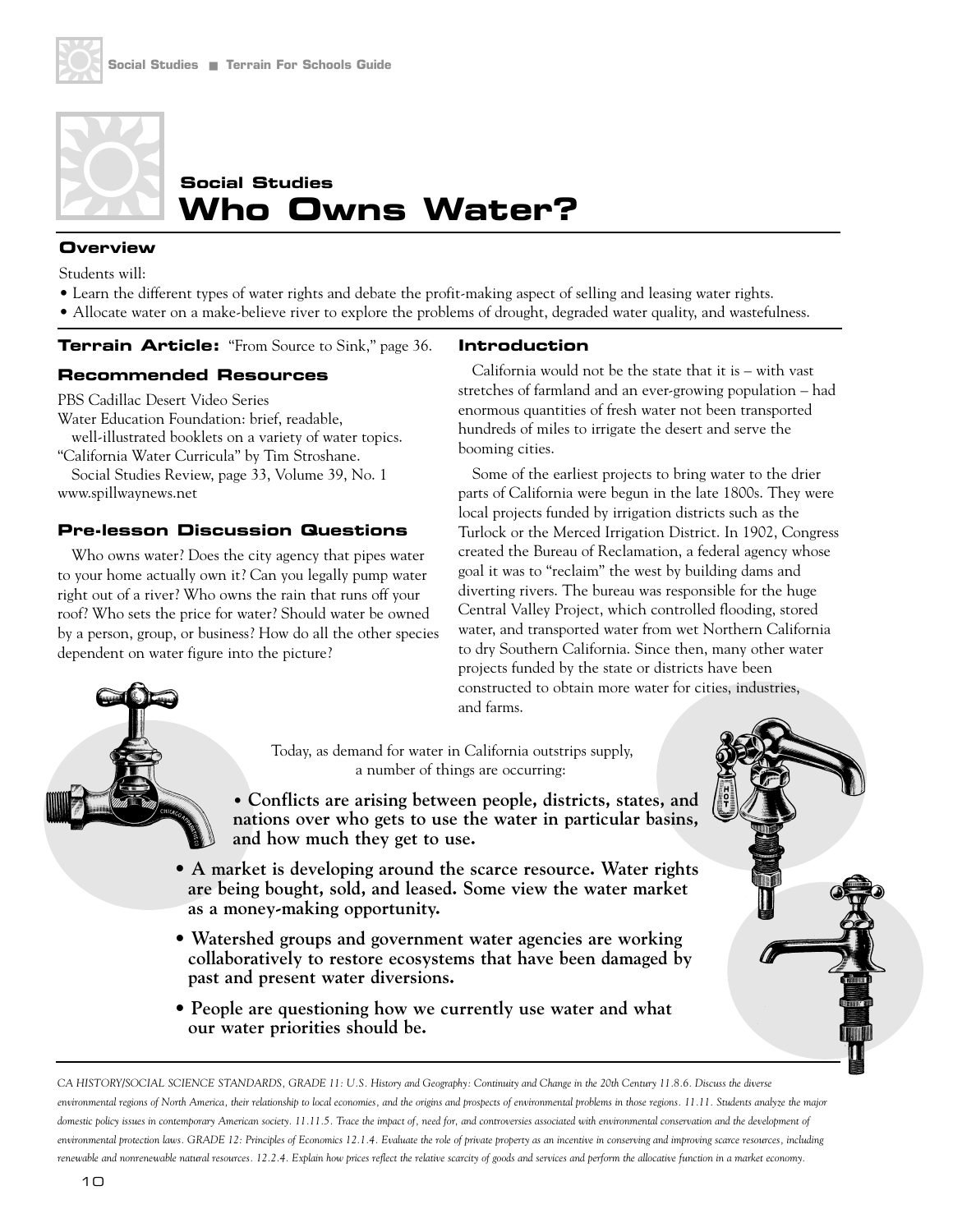## **Water Rights**

Fundamental to understanding California's water conflicts is the concept of **water rights.** Water is owned by the people of California, and the state is entrusted to protect it and allocate it on the people's behalf. To **allocate** means to distribute or assign shares. Federal and state agencies determine who gets the right to use water and how much of it they get to use. The state allocates rights to the use of water, but water cannot be "owned" by private individuals. In the eastern U.S., which is a much more humid region of the country, surface water is allocated mainly under a system of **riparian rights**. In the 13 western states where annual precipitation is much lower, water is allocated under a system of **prior appropriation**. California recognizes both systems in the **California doctrine**.

■ Riparian rights are based on English common law, which California adopted when it became a state. These rights belong to landowners whose land sits next to a body of water. The right to the water is not separated from the land, and the water is to be used on the adjacent land. Holders of riparian rights are required to return the water to the stream undiminished in quantity and quality. Shortages and surpluses are shared by all. When persons owning land beside a stream sell their land, they will sell the riparian right along with it.

■ **Appropriative rights** allow a person to divert water out of a stream to be used elsewhere. These rights resulted from the doctrine of **prior appropriation**, which evolved out of the California Gold rush, when miners needed water to process their ore. The miners did not own the land they mined; therefore, they could not assert riparian rights. These rights belong to individuals in the order in which they apply for them. The first person to divert water from a river acquires the most senior right: "First in time, first in right." In times of water shortage, those with more senior rights can use the full amount of water allotted to them, while those with more junior rights must make do with less or nothing.

■ **The California Doctrine** recognizes both appropriative and riparian rights. In 1886, the State Supreme Court ruled that the needs of riparian users took priority over appropriative users. Whatever water is left in a basin after riparian users have claimed their allocation is considered "**surplus**," to be divided up and allocated to appropriative users. In 1928, voters approved an amendment that required all water right holders to use water "reasonably and beneficially." "Reasonable" refers to how much is used and "beneficial" refers to what the water is used for. Over the years, these terms have been interpreted in many different ways.

**Water** is owned by everyone. However, the state acts on the people's behalf to develop and protect the resource for reasonable and beneficial use.

#### **Water Markets**

Water rights are bought, sold, and leased, although there isn't a central place or market where this trading occurs. However, any time a water right changes hands, the trade must be approved by the **State Water Resources Control Board (SWRCB).** The SWRCB is also the agency that resolves conflicts. To learn more about the agency's role, visit www.waterrights.ca.gov/html/wr\_process.htm.

"Water flows uphill – towards money" is a common saying in the western U.S. Although water belongs to all citizens, the right to use it is increasingly bought, sold, and leased for a profit. The person holding the water right gets to set the price and transfer it to the highest bidder.

There's a special provision to water rights doctrine referred to as "**use it or lose it.**" If you don't use the water allocated to you by your water right, someone else might use it. If that person uses your water allocation for five years without you noticing, suing, or otherwise forcing them to quit, they may acquire **prescriptive rights** to the water. For this reason, water rights holders often arrange

temporary **transfers**. Basically, transfering a water right is similar to leasing it: you still own it, but for a designated length of time, someone else will pay you for the privilege of using it.

#### **Questions for Debate:**

- **1. Should people be allowed to profit from selling their right to use something (water) that belongs to everyone?**
- **2. Should people who hold water rights be allowed to set their own price when transfering the right to another?**
- **3. Do you think the "use it or lose it" principle leads to greater water conservation or increased water usage?**
- **4. Do you think the "reasonable and beneficial use" clause in the California Constitution leads to greater water conservation or increased water usage? (If a water use is challenged and deemed unreasonable, the water is returned to the basin, creating more "surplus," and therefore more users...)**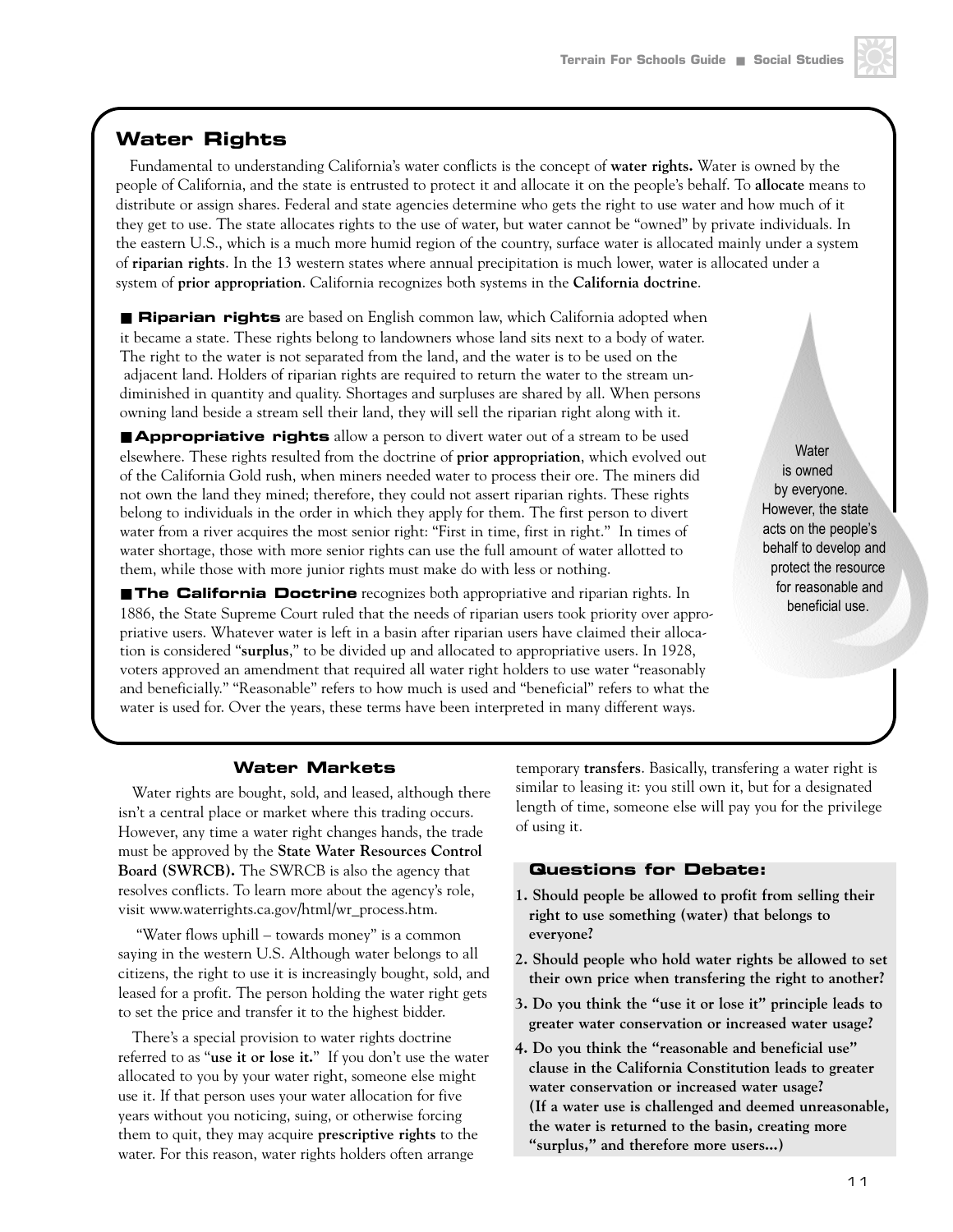#### **Water Agencies**

Water agencies are formed so that people can buy water collectively and fund the infrastructure necessary to store and deliver water.

**Irrigation districts** were formed when towns and farms banded together to bring water to farmland and nearby towns. Dams, canals, etc. are paid for by a tax on land. Irrigation districts are politically powerful and control a large portion of water rights in western states.

**Water districts** are similar to irrigation districts, but there are a couple of key differences: Irrigation districts are based on the democratic principle of one person, one vote, whereas water

districts are based on the principle of one acre



*L.A. aqueduct flowing above Owens Valley, 1992. Photo by Robert Dawson*

owned, one vote. Those who have more money (and therefore more land) have more say over the affairs of the water district. Irrigation districts have historically developed their own projects, whereas water districts typically have contracts that enable them to receive water cheaply from the Central Valley Project (CVP) or the California State Water Project (SWP), two giant projects which California taxpayers or U.S. taxpayers paid for and continue to pay for.

A **municipal water district** functions similarly to an irrigation district, except its purposes include providing water for drinking and other domestic uses to towns and cities. These districts use state, federal, and local tax money to finance reservoirs, pipes, pumps, wastewater treatment plants, and other facilities. They obtain water rights in a variety of ways: by owning land in a watershed, contracting for water from the state or federal governments, or purchasing water from other rights holders. Cities are often buying water rights from farmers at elevated prices. When your landlord or the billpayer in your household pays the water bill, they are paying the municipal water district to deliver the water to your house through their network of dams, reservoirs, and pipes, and to treat the wastewater that goes down the drain. Cities and towns purchasing water for their residents account for 68% of all water trades.

### **The Downstream Blues: Conflicts over Quality and Quantity**

Most of the state's water goes toward agriculture. As cities continue to grow, water is needed for homes, lawns, swimming pools, parks, businesses, power plants, etc. Between the powerful interests of cities, industries, and agribusiness, little water is left for all the other species who depend on clean, fresh water. More water could be imported from farther and farther away, but it would then impact the habitats and people who live there. Plus, the farther water is transported, the more expensive it is.

Environmentalists, Indian tribes, fishing groups, and watershed conservancies all seek to preserve enough water in rivers and lakes to save dwindling native fisheries and the ecosystems that support many other species. These groups and others also fight to protect water quality, which is important to people, fisheries, farms, wildlife, and recreational interests.

When irrigated fields, mining operations, power plants, industries, or cities use water, it usually drains back into the waterways degraded in quality, greatly affecting ecosystems and usage downstream. This occurs in spite of the fact that the law requires that the water returned to the river basin must be of a quality equal to or better than its quality when it was drawn from the river. Water that drains back from farms often contains pesticides, fertilizer, and extra salts; water from mining and other industries often contains toxic chemicals and heavy metals; and water from cities and ranches often contains nutrient pollutants from human and animal waste that decrease the dissolved oxygen in water. All these pollutants can render water unfit for fish, wildlife, crops, and drinking.

Yet because these polluting substances cannot be traced to a single source point, like a dripping pipe, they are not regulated. Many farmers, cities, and industries resist "non-point source" pollution regulation, although it may be a key aspect of future water quality protection.